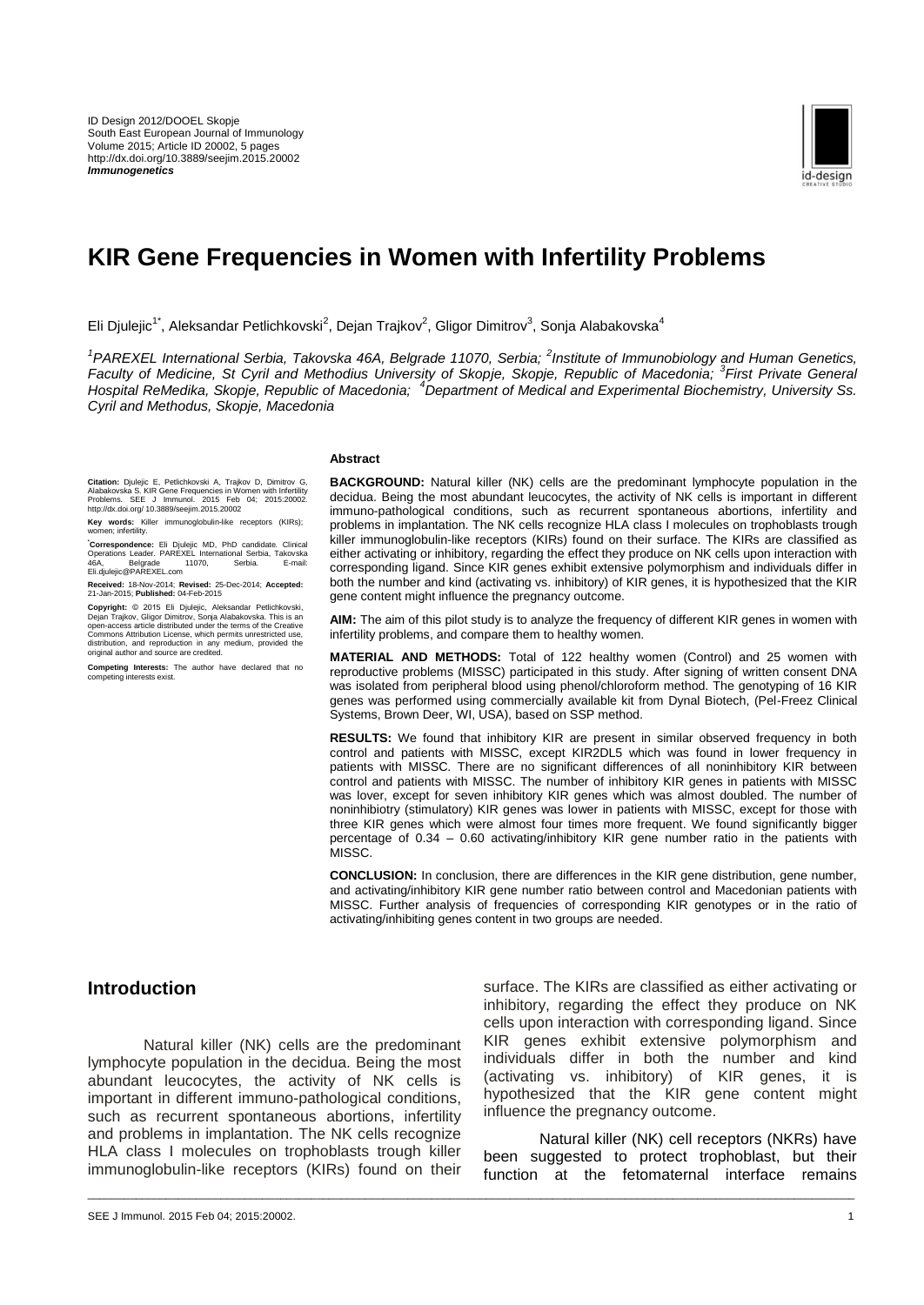unknown. To investigate if the outcome of pregnancy depends on women's NKRs, we studied the NKR repertoire in couples with recurrent spontaneous abortions (RSA). Less aborters than controls were found to have all three inhibitory KIRs, some of them had only one inhibitory KIR and most of them were lacking inhibitory KIRs possessed by their husbands. It was concluded that women with alloimmune abortions have a limited inhibiting KIR repertoire and such miscarriages may occur because trophoblastic HLA class I molecules are recognized by decidual NK cells lacking the appropriate inhibitory KIRs [1].

Another study from a total population of 158 recurrent spontaneous abortion (RSA) couples, 40 couples with repeated implantation failures (IVF) and 81 control couples, reported by five different laboratories, analysis was performed. RSA couples were divided into alloimmune aborter (RSAallo) and autoimmune aborter (RSAauto). The ratio of inhibitory to activating KIR (actKIR) was slightly lower in RSAallo and IVF women, while in a high percentage of these women, the standard receptors of the KIR A haplotype were combined with actKIR/s of the haplotype B. This may suggest a possible involvement of actKIRs in embryo implantation and the maintenance of pregnancy and also requires further investigation [2].

Published results from China showed that gene frequency of KIR2DS1 was higher in patients with RSA compared to that of control subjects. Increased numbers of activating KIR genes was observed in patients. Women who possessed more than two activating KIR genes were found more frequently in patients than those in control subjects. From a cohort of husband and wife couples, the women with a KIR2DS1 gene, and with a decreased group 2 HLA-C allele for the homologous inhibitory receptor KIR2DL1, had a tendency to fall into the RSA group. The results suggest that a genetic variation at the KIR locus influences the susceptibility to unexplained RSA in the Chinese Han population. Moreover, decreased ligands for inhibitory KIRs could potentially lower the threshold for NK cell activation, mediated through activating receptors, thereby contributing to pathogenesis of RSA [3].

Hiby et al., 2008 obtained DNA from the male and female partners of couples with three or more spontaneous miscarriages and genotyped for HLA-C groups and 11 KIR genes using the PCR-sequencespecific primer method (SSP). The frequency of the HLA-C2 group was increased in both parents compared with a parous control population. The KIR gene frequencies of the male partners were similar to controls, but the women had a high frequency of KIR AA haplotypes that lack activating KIR. In particular, the activating KIR for HLA-C2 groups (KIR2DS1) was significantly lower in these women. This was the first report to identify a genetic male factor that confers risk in RM. These findings support the idea that successful placentation depends on the correct balance of NK

cell inhibition and activation in response to trophoblast [4].

The aim of this pilot study is to analyze the frequency of different KIR genes in women with infertility problems, and compare them to healthy women.

# **Мethods**

### *Investigated groups*

The total studied sample consists of 147 examinees composed of two different groups: healthy individuals (n=122) (Control) and patients with infertility problems (including spontaneous miscarriages) (MISSC) (n=25).

Each individual was interviewed on a one-toone basis; his/her genealogy was recorded for the last three generations. Admixture, if any, was recorded for each individual. Individuals with only one Albanian parent were excluded from the study. After signing of written consent, genomic DNA was extracted from the peripheral blood leukocytes using standard phenol/chloroform procedure, described elsewhere [5], and stored in the anthropology project field of the Macedonian Human DNA Bank (hDNAMKD) [6] until processing.

## *PCR amplification*

For *KIR* genotyping, commercially available PEL-FREEZ *KIR* genotyping SSP kit (Dynal Biotech, Brown Deer, WI) was used. It is a PCR-based method (using sequence-specific priming approach) designed to detect the presence or absence of 16 *KIR* genes and pseudogenes defined by the International nomenclature committee of WHO [7, 8]. In brief, locus specific primer sets, dispensed in a 96 well thermal tray were used for amplification of genomic DNA. After the amplification, the PCR products are loaded and separated by electrophoresis onto a 2% agarose gel stained with ethidium bromide, after which the results are interpreted using a worksheet for the specific amplification patterns. The presence of each *KIR* gene was determined by the presence of a band of DNA of the expected size (Fig. 1).



*Figure1: Electrophoresis of PCR products (left) and KIR genotyping documentation form (right).*

\_\_\_\_\_\_\_\_\_\_\_\_\_\_\_\_\_\_\_\_\_\_\_\_\_\_\_\_\_\_\_\_\_\_\_\_\_\_\_\_\_\_\_\_\_\_\_\_\_\_\_\_\_\_\_\_\_\_\_\_\_\_\_\_\_\_\_\_\_\_\_\_\_\_\_\_\_\_\_\_\_\_\_\_\_\_\_\_\_\_\_\_\_\_\_\_\_\_\_\_\_\_\_\_\_\_\_\_\_\_\_\_\_\_\_\_\_\_\_\_\_\_\_\_\_\_\_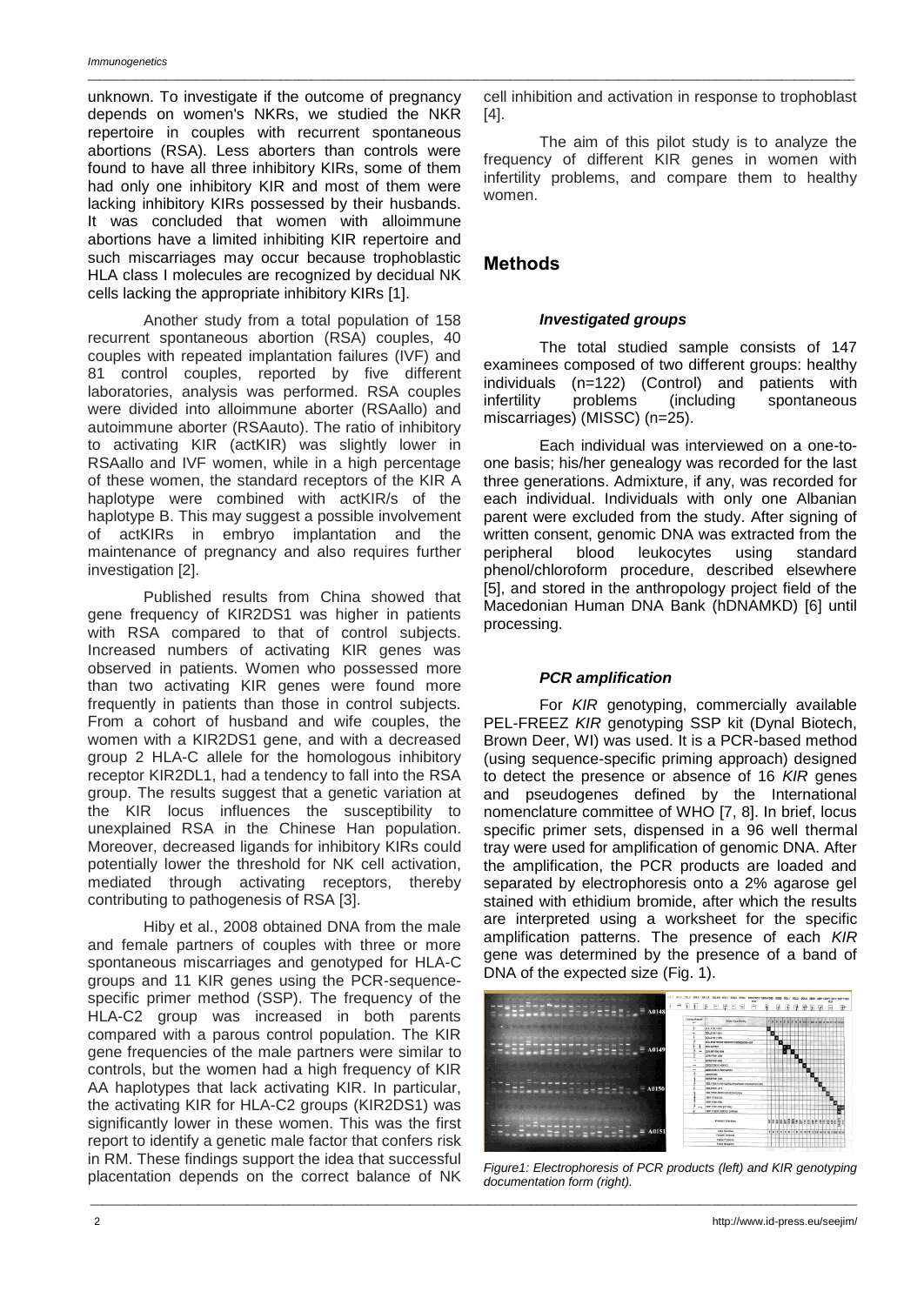All PCRs contained an internal positive control consisting of an additional pair of primers specific for the growth hormone (GH) gene and a negative control [9]. Individuals were determined negative for a particular *KIR* gene when a band of expected size was absent in the presence of a band for the GH gene. We have used external quality control consisting of cell lines from Immunogenetics and Histocompatibility Worskshop Conferences and Centre d' Etude du Polymorphisme Humain.

#### *Statistical analysis*

The occurrence of *KIR* genes in individuals (frequency  $=$  F) was obtained by direct counting. Gene frequencies (GF) were calculated using the formula  $GF=1-\sqrt{(1-F)}$ , being aware of the limitation in its ability to detect *KIR* genes present at low frequency. For analysis of the molecular polymorphism of the locus studied, the Arlequin software version 3.0 [10] was used.

Linkage disequilibrium (LD) values for two locus associations were calculated using 2×2 tables [11]. Because LD is not independent of allele frequencies, normalized LD was calculated as described previously [12, 13]. Comparisons of different genotypes for two groups were tested by the χ2 test. Crude odds ratios (OR) were calculated within 95% CI.

# **Results**

*\_\_\_\_\_\_\_\_\_\_\_\_\_\_\_\_\_\_\_\_\_\_\_\_\_\_\_\_\_\_\_\_\_\_\_\_\_\_\_\_\_\_\_\_\_\_\_\_\_\_\_\_\_\_\_\_\_\_\_\_\_\_\_\_\_\_\_\_\_\_\_\_\_\_\_\_\_\_\_\_\_\_\_\_\_\_\_\_\_\_\_\_\_\_\_\_\_\_\_\_\_\_\_\_\_\_\_\_\_\_\_\_\_\_\_\_\_\_\_\_\_\_\_\_\_\_\_*

Observed and estimated KIR gene frequencies for 25 women with infertility problems (including recurrent spontaneous miscarriages) (MISSC) and 122 healthy controls are shown in Table 1. We can see that KIR pseudogenes are present in all investigated women, except in one of the controls and one in the group with MISSC. Inhibitory KIR are present in similar observed frequency in both control and patients with MISSC, except KIR2DL5 which was found in lower frequency in patients with MISSC (0.41 versus 0.16, respectively; Pearson's  $P = 0.018$ ). The most frequent noninhibitory KIR was KIR2DS4 with estimated frequency of 0.80 in controls and 1 in patients with MISSC followed by KIR2DS2 with the estimated frequency of 0.35 in controls and 0.34 in women with MISSC. There are no significant differences of all noninhibitory KIR between control and patients with MISSC.

The content of inhibitory and noninhibitory genes in controls and women with infertility problems is shown in Table 2. The number of inhibitory KIR genes in patients with MISSC was lover, except for seven inhibitory KIR genes which was almost doubled. The number of noninhibiotry (stimulatory) KIR genes was lower in patients with MISSC, except for those with three KIR genes which were almost four times more frequent.

|              |            |                    | Pseudogenes        |                    |                                |                    |                    |                    |                    |                                | Inhibitory KIR     |                    |                                |                    |                    | Noninhibitory KIR  |                    |
|--------------|------------|--------------------|--------------------|--------------------|--------------------------------|--------------------|--------------------|--------------------|--------------------|--------------------------------|--------------------|--------------------|--------------------------------|--------------------|--------------------|--------------------|--------------------|
|              |            | <b>KIR</b><br>2DP1 | <b>KIR</b><br>3DP1 | <b>KIR</b><br>2DL1 | <b>KIR</b><br>2DL <sub>2</sub> | <b>KIR</b><br>2DL3 | <b>KIR</b><br>2DL4 | <b>KIR</b><br>2DL5 | <b>KIR</b><br>3DL1 | <b>KIR</b><br>3DL <sub>2</sub> | <b>KIR</b><br>3DL3 | <b>KIR</b><br>2DS1 | <b>KIR</b><br>2DS <sub>2</sub> | <b>KIR</b><br>2DS3 | <b>KIR</b><br>2DS4 | <b>KIR</b><br>2DS5 | <b>KIR</b><br>3DS1 |
|              | OF         | 0.96               |                    | 0.96               | 0.68                           | 0.96               | 0.96               | $0.16*$            | 0.96               |                                |                    | 0.32               | 0.56                           | 0.44               |                    | 0.24               | 0.28               |
| <b>MISSC</b> | S.D.<br>of | 0.04               | 0                  | 0.04               | 0.095                          | 0.04               | 0.04               | 0.075              | 0.04               | 0                              | 0                  | 0.095              | 0.101                          | 0.101              | 0                  | 0.087              | 0.092              |
|              | EF         | 0.80               |                    | 0.80               | 0.43                           | 0.80               | 0.81               | 0.08               | 0.80               |                                |                    | 0.18               | 0.34                           | 0.25               |                    | 0.13               | 0.15               |
|              | OF         | 0.98               |                    | 0.94               | 0.59                           | 0.90               |                    | 0.41               | 0.96               |                                |                    | 0.48               | 0.57                           | 0.33               | 0.96               | 0.30               | 0.38               |
| Control      | S.D.<br>of | 0.01               | $\mathbf 0$        | 0.02               | 0.04                           | 0.03               | $\mathbf{0}$       | 0.04               | 0.018              | 0                              | 0                  | 0.045              | 0.04                           | 0.04               | 0.018              | 0.04               | 0.04               |
|              | EF         | 0.87               |                    | 0.76               | 0.36                           | 0.69               | 1                  | 0.23               | 0.80               |                                |                    | 0.28               | 0.35                           | 0.18               | 0.80               | 0.17               | 0.22               |

\_\_\_\_\_\_\_\_\_\_\_\_\_\_\_\_\_\_\_\_\_\_\_\_\_\_\_\_\_\_\_\_\_\_\_\_\_\_\_\_\_\_\_\_\_\_\_\_\_\_\_\_\_\_\_\_\_\_\_\_\_\_\_\_\_\_\_\_\_\_\_\_\_\_\_\_\_\_\_\_\_\_\_\_\_\_\_\_\_\_\_\_\_\_\_\_\_\_\_\_\_\_\_\_\_\_\_\_\_\_\_\_\_\_\_\_\_\_\_\_\_\_\_\_\_\_\_

**Table 1: Observed and estimated KIR gene frequencies for 25 women with infertility problems (including recurrent spontaneous miscarriages) (MISSC) and 122 healthy controls.**

MISSC, women with infertility problems (including recurrent spontaneous miscarriages); \* Pearson's P = 0.018; OR = 0.274; WALD 95% CI = 0.089 – 0.848.

The ratios of number of activating and inhibitory KIR genes in control and patients with MISSC are shown in Table 3. Activating/inhibitory KIR gene number ratio was classified in three groups: those with ratio less than 0.33; ratio between 0.34 and 0.60; and ratio above 0.60. Significantly bigger percentage of  $0.34 - 0.60$  ratio was found in the patients with MISSC (Pearson's  $P = 0.035$ ; OR =  $0.398$ ; WALD  $95\%$ CI =  $0.166 - 0.956$ ).

| Table 2: The content of inhibitory and noninhibitory      |  |  |  |  |
|-----------------------------------------------------------|--|--|--|--|
| (activating) genes in controls and women with infertility |  |  |  |  |
| problems.                                                 |  |  |  |  |

| Group                    |            |            | Number of inhibitory KIR genes |              |              | Number of activating KIR genes |              |             |              |              |            |
|--------------------------|------------|------------|--------------------------------|--------------|--------------|--------------------------------|--------------|-------------|--------------|--------------|------------|
|                          | 4          | 5          | 6                              |              | 8            |                                | 2            | 3           | 4            | 5            | 6          |
| Control<br>$(N=122)$     | 0.8<br>(1) | 1.6<br>(2) | 38.5<br>(47)                   | 34.4<br>(42) | 24.6<br>(30) | 24.6<br>(30)                   | 19.7<br>(24) | 9.8<br>(12) | 26.2<br>(32) | 13.1<br>(16) | 6.5<br>(8) |
| <b>MISSC</b><br>$(N=25)$ | 0          | 4.0        | 32.0                           | 56.0         | 8.0          | 12.0                           | 28.0         | 36.0        | 12.0         | 12.0         | $\Omega$   |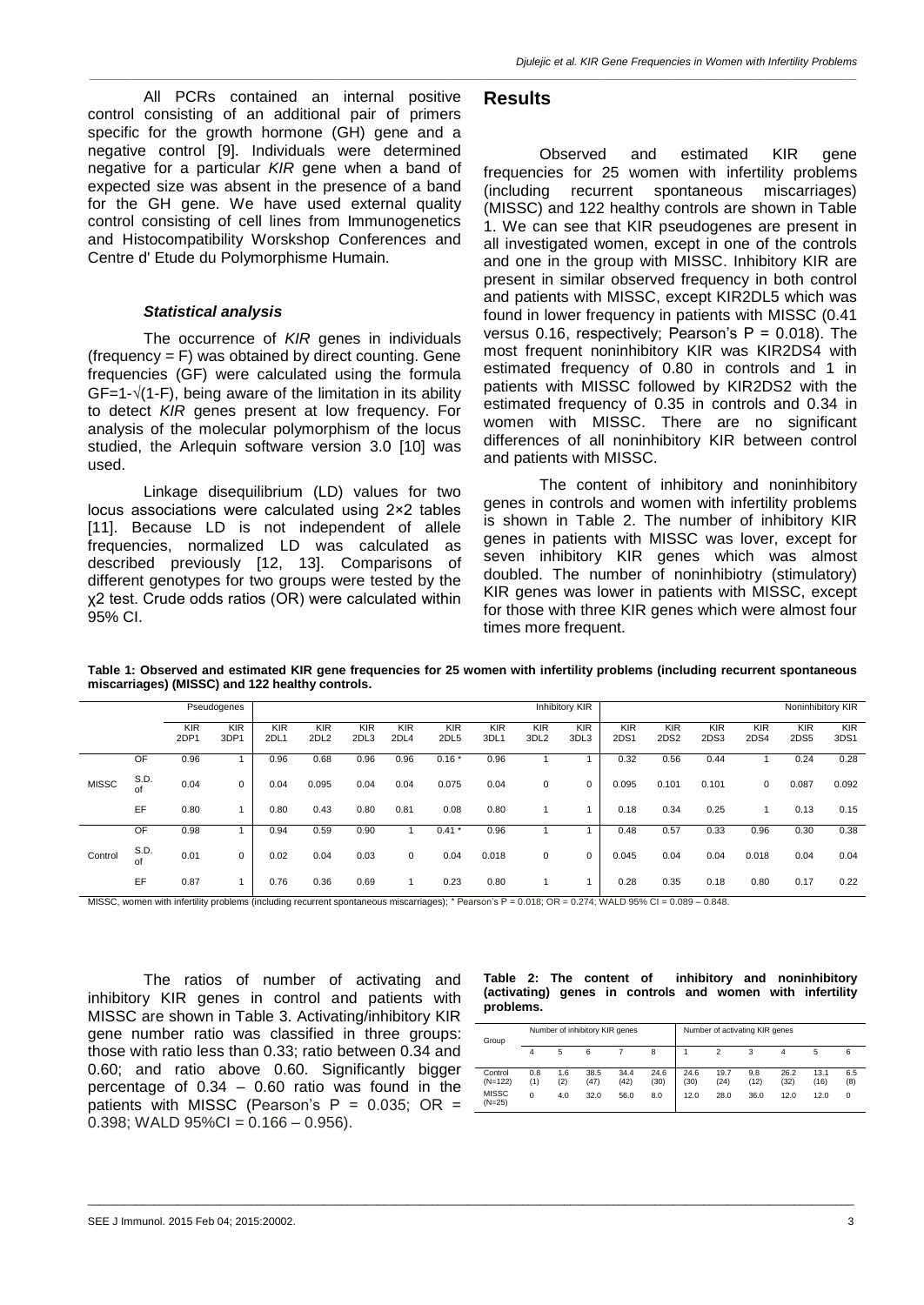#### **Table 3: Ratios of number of noninhibitory (activating) and inhibitory KIR genes.**

\_\_\_\_\_\_\_\_\_\_\_\_\_\_\_\_\_\_\_\_\_\_\_\_\_\_\_\_\_\_\_\_\_\_\_\_\_\_\_\_\_\_\_\_\_\_\_\_\_\_\_\_\_\_\_\_\_\_\_\_\_\_\_\_\_\_\_\_\_\_\_\_\_\_\_\_\_\_\_\_\_\_\_\_\_\_\_\_\_\_\_\_\_\_\_\_\_\_\_\_\_\_\_\_\_\_\_\_\_\_\_\_\_\_\_\_\_\_\_\_\_\_\_\_\_\_\_

| Group           | Activating/inhibitory KIR gene number ratio (number) |               |          |  |  |  |  |  |  |
|-----------------|------------------------------------------------------|---------------|----------|--|--|--|--|--|--|
|                 | < 0.33                                               | $0.34 - 0.60$ | > 0.60   |  |  |  |  |  |  |
| Control (N=122) | 43.4 (53)                                            | $33.6(41)$ *  | 23.0(28) |  |  |  |  |  |  |
| $MISSC (N=25)$  | 32.0(8)                                              | 56.0 $(14)$ * | 12.0(3)  |  |  |  |  |  |  |
|                 |                                                      |               |          |  |  |  |  |  |  |

\* Pearson's P = 0.035; OR = 0.398; WALD 95% CI = 0.166 – 0.956

# **Discussion**

In this pilot study we present differences in the KIR gene frequencies between control and patients with MISSC. We found that inhibitory KIR are present in similar observed frequency in both control and patients with MISSC, except KIR2DL5 which was found in lower frequency in patients with MISSC. There are no significant differences of all noninhibitory KIR between control and patients with MISSC. The number of inhibitory KIR genes in patients with MISSC was lover, except for seven inhibitory KIR genes which was almost doubled. The number of noninhibiotry (stimulatory) KIR genes was lower in patients with MISSC, except for those with three KIR genes which were almost four times more frequent. We found significantly bigger percentage of 0,34 – 0,60 activating/inhibitory KIR gene number ratio in the patients with MISSC.

In the frame of International HLA and Immunogenetics Workshop there is reproductive immunology component which summarize the results from several scientific groups dealing with KIR and recurrent spontaneous abortion (RSA). They published several papers in which investigate if the outcome of pregnancy depends on women's NKRs. They concluded that women with alloimmune abortions have a limited inhibiting KIR repertoire and such miscarriages may occur because trophoblastic HLA class I molecules are recognized by decidual NK cells lacking the appropriate inhibitory KIRs [1]. In another study they performed analysis from a total population of 158 recurrent spontaneous abortion (RSA) couples, 40 couples with repeated implantation failures (IVF) and 81 control couples, reported by five different laboratories. RSA couples were divided into alloimmune aborter (RSAallo) and autoimmune aborter (RSAauto). It was suggested a possible involvement of actKIRs in embryo implantation and the maintenance of pregnancy [2].

Published results from China suggest that a genetic variation at the KIR locus influences the susceptibility to unexplained RSA in the Chinese Han population. Moreover, decreased ligands for inhibitory KIRs could potentially lower the threshold for NK cell activation, mediated through activating receptors, thereby contributing to pathogenesis of RSA [3]. Hiby et al., 2008 reported for the first time that genetic male factor confers risk in RM. These findings support the idea that successful placentation depends on the

correct balance of NK cell inhibition and activation in response to trophoblast [4]. Several studies suggest that the imbalance of inhibitory and activating KIRs in uterine NKs might confer susceptibility to the occurrence of pregnancy loss. The maternal inhibitory/activating KIRs-HLA-C polymorphism expressed on trophoblast cells from decidual tissues seems to play a limited role in abortion [14-17]. In addition, the results suggest for the first time that sporadic and recurrent spontaneous abortions as well as miscarriage in the presence or absence of autoantibodies may have different KIR genotypic backgrounds [18].

The results from the 15th International Histocompatibility Workshop oppose the suggestion that increased HLA-DQA1\*0505 sharing predispose to RSA or RIF. The KIR2DL3-C1 combination (or lack of the KIR2DL1-C2 one) is associated with implantation failure [19].

Several papers published association of HLA\*C with KIR in patients with MISSC. They suggest that among KIR AA women who have HLA-C C2C2 partners, HLA-C heterozygous females show a trend towards an increased chance of successful pregnancy [20-22].

In conclusion, there are differences in the KIR gene distribution, gene number, and activating/inhibitory KIR gene number ratio between control and Macedonian patients with MISSC. Further analysis of frequencies of corresponding KIR genotypes or in the ratio of activating/inhibiting genes content in two groups are needed.

# **Acknowledgements**

The authors thank Elena Cvetkovska (Institute of Immunobiology and Human Genetics, Faculty of Medicine, St Cyril and Methodius University of Skopje, Republic of Macedonia) for isolation of genomic DNA, and taking care of the Macedonian Human DNA Bank (http://www.hdna.mk).

# **References**

\_\_\_\_\_\_\_\_\_\_\_\_\_\_\_\_\_\_\_\_\_\_\_\_\_\_\_\_\_\_\_\_\_\_\_\_\_\_\_\_\_\_\_\_\_\_\_\_\_\_\_\_\_\_\_\_\_\_\_\_\_\_\_\_\_\_\_\_\_\_\_\_\_\_\_\_\_\_\_\_\_\_\_\_\_\_\_\_\_\_\_\_\_\_\_\_\_\_\_\_\_\_\_\_\_\_\_\_\_\_\_\_\_\_\_\_\_\_\_\_\_\_\_\_\_\_\_

- 1. Varla-Leftherioti M, Spyropoulou-Vlachou M, Niokou D, Keramitsoglou T, Darlamitsou A, Tsekoura C, Papadimitropoulos M, Lepage V, Balafoutas C, Stavropoulos-Giokas C. Natural killer (NK) cell receptors' repertoire in couples with recurrent spontaneous abortions. Am J Reprod Immunol. 2003;49(3):183-91.
- 2. Varla-Leftherioti M, Keramitsoglou T, Spyropoulou-Vlachou M, Papadimitropoulos M, Kontopoulou-Antonopoulou V, Tsekoura C, Sankarkumar U, Paparistidis N, Ghosh K, Pawar A, Vrani V, Daniilidis M, Parapanissiou E, Diler AS, Carin M, Stavropoulos-Giokas C. 14th International HLA and Immunogenetics Workshop: report from the reproductive